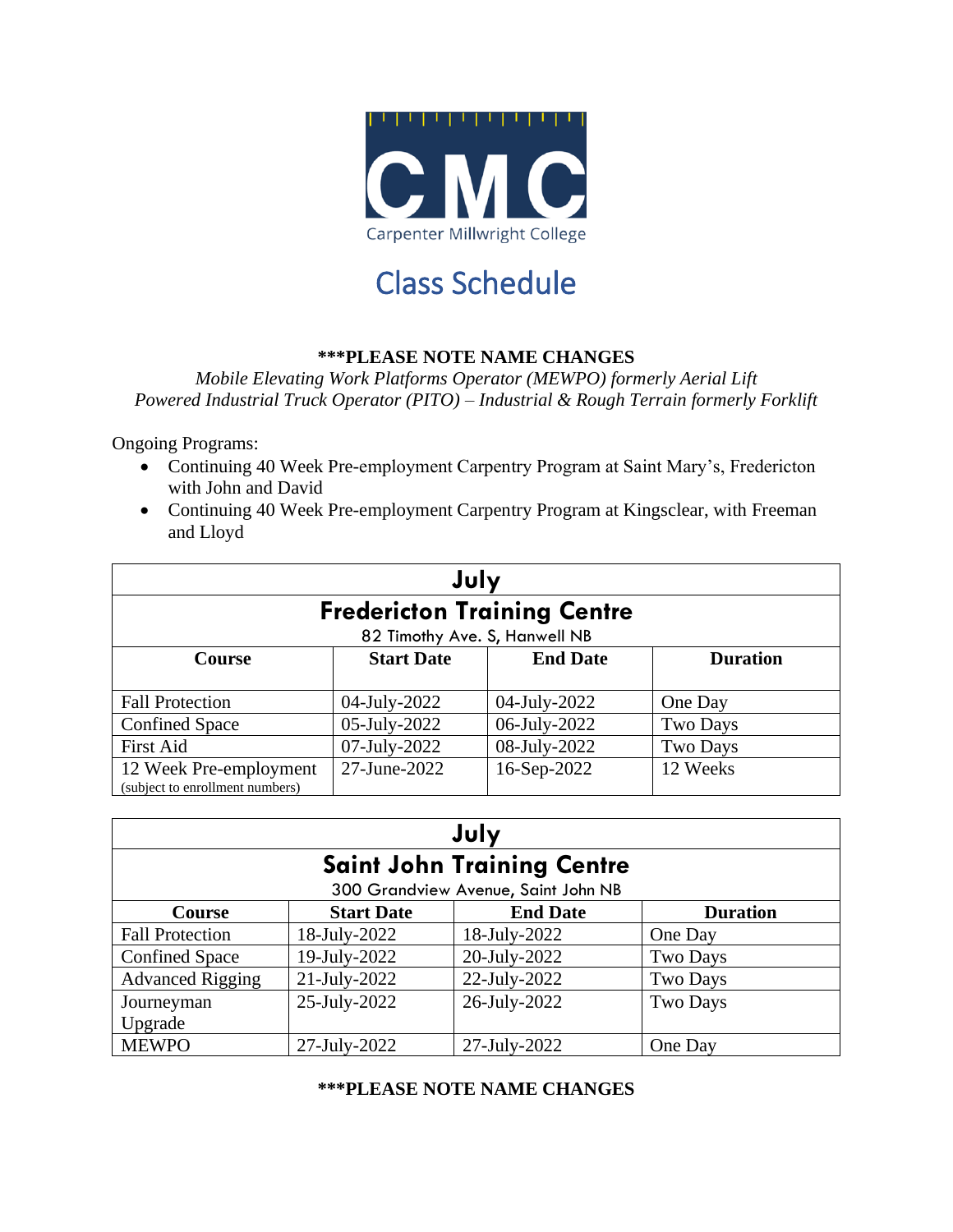| July                                                              |              |              |             |  |  |
|-------------------------------------------------------------------|--------------|--------------|-------------|--|--|
| <b>Moncton Training Centre</b><br>31 Mark Ave unit F, Moncton NB  |              |              |             |  |  |
| <b>End Date</b><br><b>Start Date</b><br><b>Duration</b><br>Course |              |              |             |  |  |
| <b>Fall Protection</b>                                            | 04-July-2022 | 04-July-2022 | One Day     |  |  |
| <b>Confined Space</b>                                             | 05-July-2022 | 06-July-2022 | Two Days    |  |  |
| <b>ISM</b> (subject to enrollment<br>numbers)                     | 04-July-2022 | 16-Sept-2022 | Eight Weeks |  |  |

| July                                                              |                                      |              |                 |  |  |
|-------------------------------------------------------------------|--------------------------------------|--------------|-----------------|--|--|
| <b>Bertrand Training Centre</b>                                   |                                      |              |                 |  |  |
|                                                                   | 685 Boulevard des Acadiens, Bertrand |              |                 |  |  |
| <b>End Date</b><br><b>Start Date</b><br><b>Duration</b><br>Course |                                      |              |                 |  |  |
| <b>Fall Protection</b>                                            | 04-July-2022                         | 04-July-2022 | One Day         |  |  |
| <b>Confined Space</b>                                             | 18-July-2022                         | 19-July-2022 | <b>Two Days</b> |  |  |

| August                                              |                   |                               |                 |  |  |
|-----------------------------------------------------|-------------------|-------------------------------|-----------------|--|--|
| <b>Fredericton Training Centre</b>                  |                   |                               |                 |  |  |
|                                                     |                   | 82 Timothy Ave. S, Hanwell NB |                 |  |  |
| <b>Course</b>                                       | <b>Start Date</b> | <b>End Date</b>               | <b>Duration</b> |  |  |
| <b>Fall Protection</b>                              | 02-Aug-2022       | 02-Aug-2022                   | One Day         |  |  |
| <b>Confined Space</b>                               | 03-Aug-2022       | 04-Aug-2022                   | <b>Two Days</b> |  |  |
| <b>MEWPO</b>                                        | 15-Aug-2022       | 15-Aug-2022                   | One Day         |  |  |
| <b>ICRA</b>                                         | 17-Aug-2022       | 19-Aug-2022                   | Three Days      |  |  |
| 12 Week Pre-                                        | 27-June-2022      | 16-Sep-2022                   | 12 Weeks        |  |  |
| employment (subject to<br>enrollment numbers)       |                   |                               |                 |  |  |
| Formwork Course (subject)<br>to enrollment numbers) | 15-Aug-2022       | 21-Oct-2022                   | 10 Weeks        |  |  |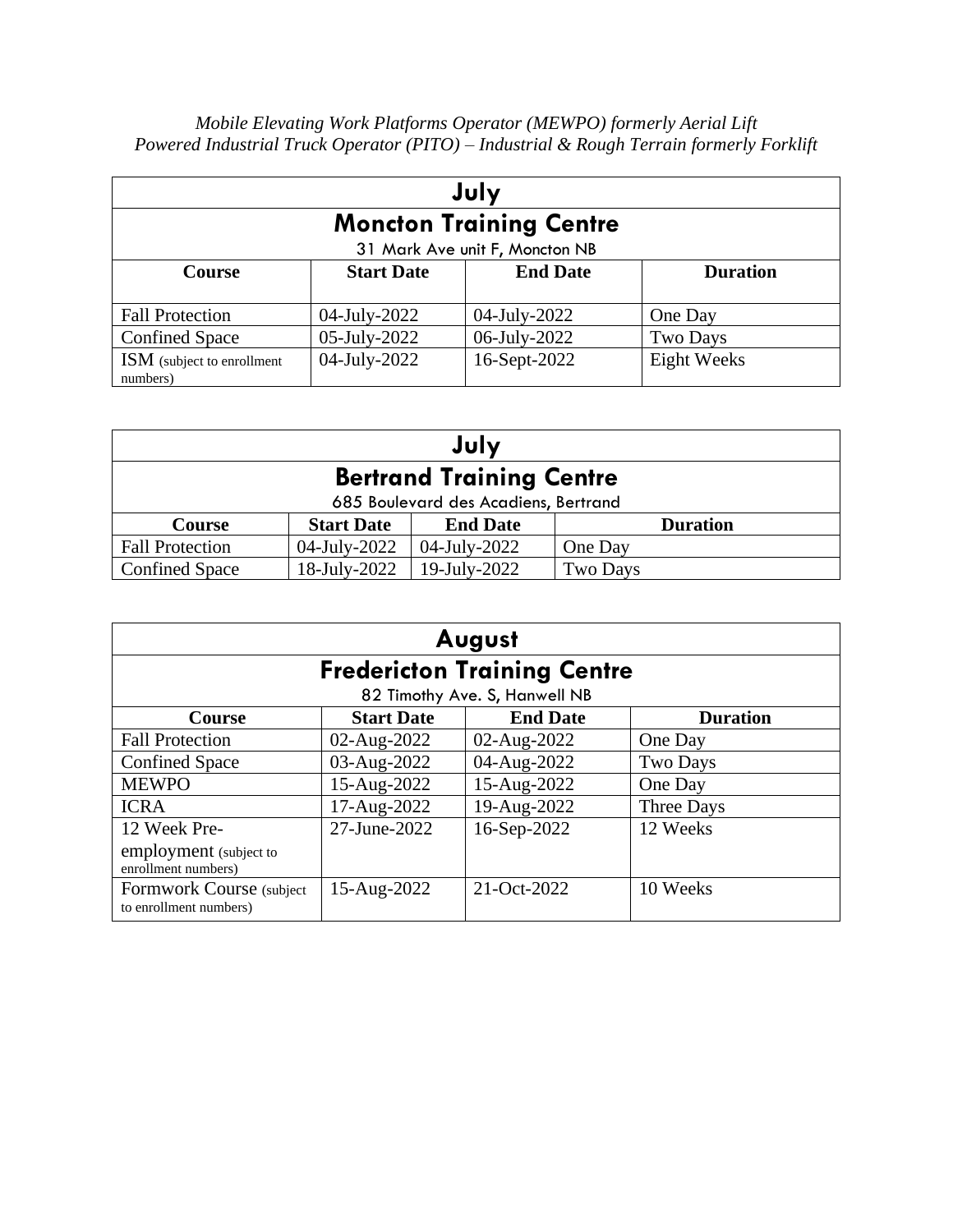## **\*\*\*PLEASE NOTE NAME CHANGES**

| August                            |                                     |                 |                 |  |  |
|-----------------------------------|-------------------------------------|-----------------|-----------------|--|--|
| <b>Saint John Training Centre</b> |                                     |                 |                 |  |  |
|                                   | 300 Grandview Avenue, Saint John NB |                 |                 |  |  |
| <b>Course</b>                     | <b>Start Date</b>                   | <b>End Date</b> | <b>Duration</b> |  |  |
| PITO (Industrial & Rough)         | $11-Aug-2022$                       | 12-Aug-2022     | Two Days        |  |  |
| Terrain formally Forklift)        |                                     |                 |                 |  |  |
| <b>Fall Protection</b>            | 16-Aug-2022                         | 16-Aug-2022     | One Day         |  |  |
| <b>Confined Space</b>             | 22-Aug-2022                         | 23-Aug-2022     | Two Days        |  |  |
| <b>First Aid</b>                  | 30-Aug-2022                         | 31-Aug-2022     | Two Days        |  |  |

| August                                                                   |              |                                |             |  |
|--------------------------------------------------------------------------|--------------|--------------------------------|-------------|--|
| <b>Moncton Training Centre</b>                                           |              |                                |             |  |
|                                                                          |              | 31 Mark Ave unit F, Moncton NB |             |  |
| <b>Start Date</b><br><b>End Date</b><br><b>Duration</b><br><b>Course</b> |              |                                |             |  |
| <b>ISM</b> (subject to enrollment<br>numbers)                            | 04-July-2022 | 16-Sep-2022                    | Eight Weeks |  |
| <b>Fall Protection</b>                                                   | 08-Aug-2022  | 08-Aug-2022                    | One Day     |  |
| <b>Confined Space</b>                                                    | 09-Aug-2022  | 10-Aug-2022                    | Two Days    |  |

| August                          |                                                         |             |          |  |  |
|---------------------------------|---------------------------------------------------------|-------------|----------|--|--|
| <b>Bertrand Training Centre</b> |                                                         |             |          |  |  |
|                                 | 685 Boulevard des Acadiens, Bertrand                    |             |          |  |  |
| Course                          | <b>Start Date</b><br><b>End Date</b><br><b>Duration</b> |             |          |  |  |
| <b>Fall Protection</b>          | 02-Aug-2022                                             | 02-Aug-2022 | One Day  |  |  |
| <b>Confined Space</b>           | 29-Aug-2022                                             | 30-Aug-2022 | Two Days |  |  |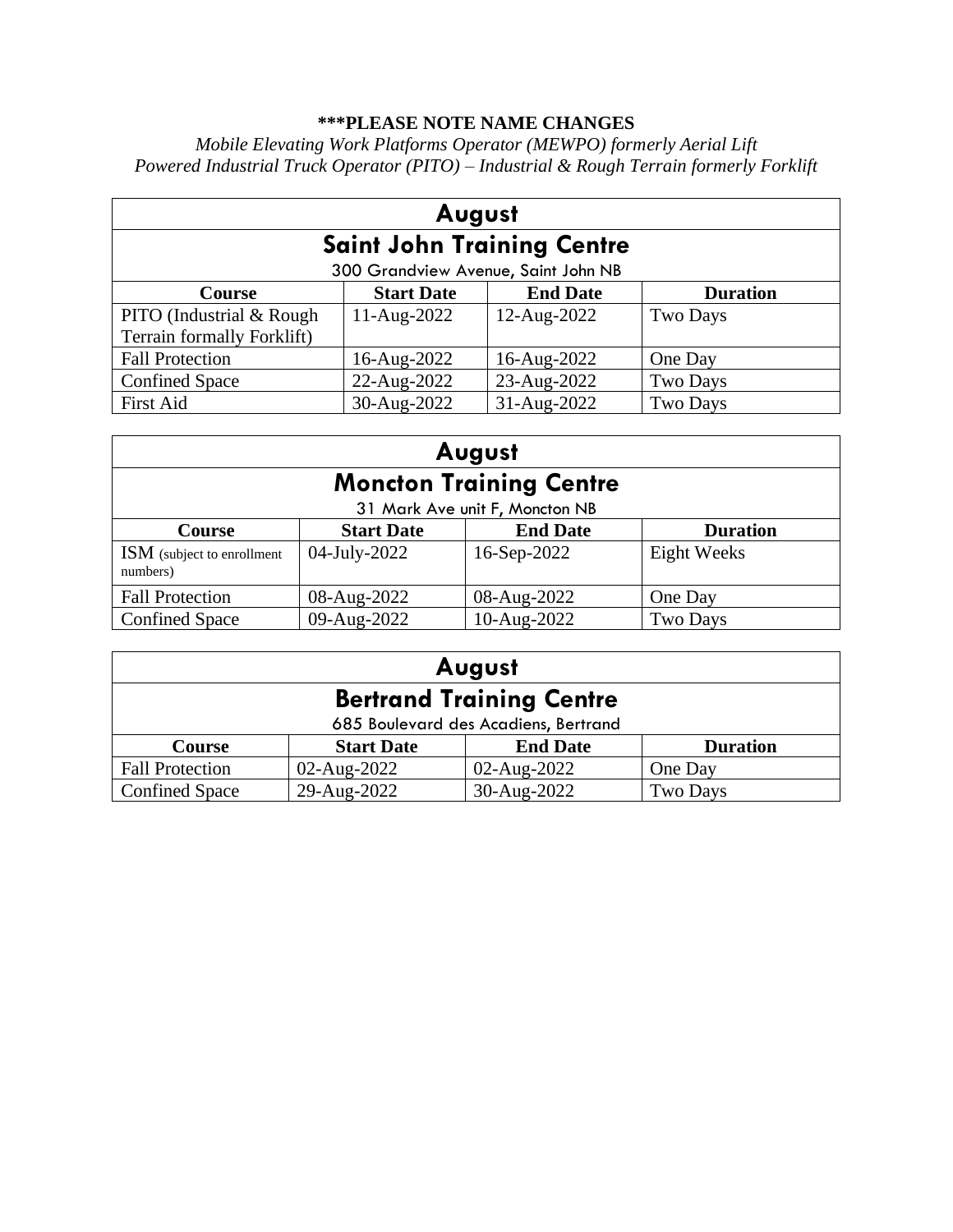## **\*\*\*PLEASE NOTE NAME CHANGES**

| <b>September</b>                                          |                               |                 |                 |  |  |  |
|-----------------------------------------------------------|-------------------------------|-----------------|-----------------|--|--|--|
| <b>Fredericton Training Centre</b>                        |                               |                 |                 |  |  |  |
|                                                           | 82 Timothy Ave. S, Hanwell NB |                 |                 |  |  |  |
| Course                                                    | <b>Start Date</b>             | <b>End Date</b> | <b>Duration</b> |  |  |  |
| <b>Fall Protection</b>                                    | 05-Sep-2022                   | 05-Sep-2022     | One Day         |  |  |  |
| <b>Confined Space</b>                                     | 06-Sep-2022                   | 07-Sep-2022     | Two Days        |  |  |  |
| <b>PITO</b>                                               | 08-Sep-2022                   | 09-Sep-2022     | Two Days        |  |  |  |
| 12 Week Pre-employment<br>(subject to enrollment numbers) | 27-June-2022                  | 16-Sep-2022     | 12 Weeks        |  |  |  |
| Workplace NL Fall<br>Protection                           | 26-Sep-2022                   | 27-Sep-2022     | <b>Two Days</b> |  |  |  |
| Workplace NL Confined<br>Space                            | 28-Sep-2022                   | 29-Sep-2022     | Two Days        |  |  |  |
| Workplace NL Powerline<br>Hazard                          | 30-Sep-2022                   | 30-Sep-2022     | One Day         |  |  |  |

| <b>September</b>                                          |                                     |                 |                     |  |  |
|-----------------------------------------------------------|-------------------------------------|-----------------|---------------------|--|--|
| <b>Saint John Training Centre</b>                         |                                     |                 |                     |  |  |
|                                                           | 300 Grandview Avenue, Saint John NB |                 |                     |  |  |
| Course                                                    | <b>Start Date</b>                   | <b>End Date</b> | <b>Duration</b>     |  |  |
| Journeyman Upgrade                                        | 26-Sep-2022                         | 27-Sep-2022     | <b>Two Days</b>     |  |  |
| <b>Fall Protection</b>                                    | 19-Sep-2022                         | 19-Sep-2022     | One Day             |  |  |
| 12 Week Pre-employment<br>(subject to enrollment numbers) | 19-Sep-2022                         | 16-Dec-2022     | <b>Twelve Weeks</b> |  |  |
| <b>Confined Space</b>                                     | 20-Sep-2022                         | 21-Sep-2022     | <b>Two Days</b>     |  |  |